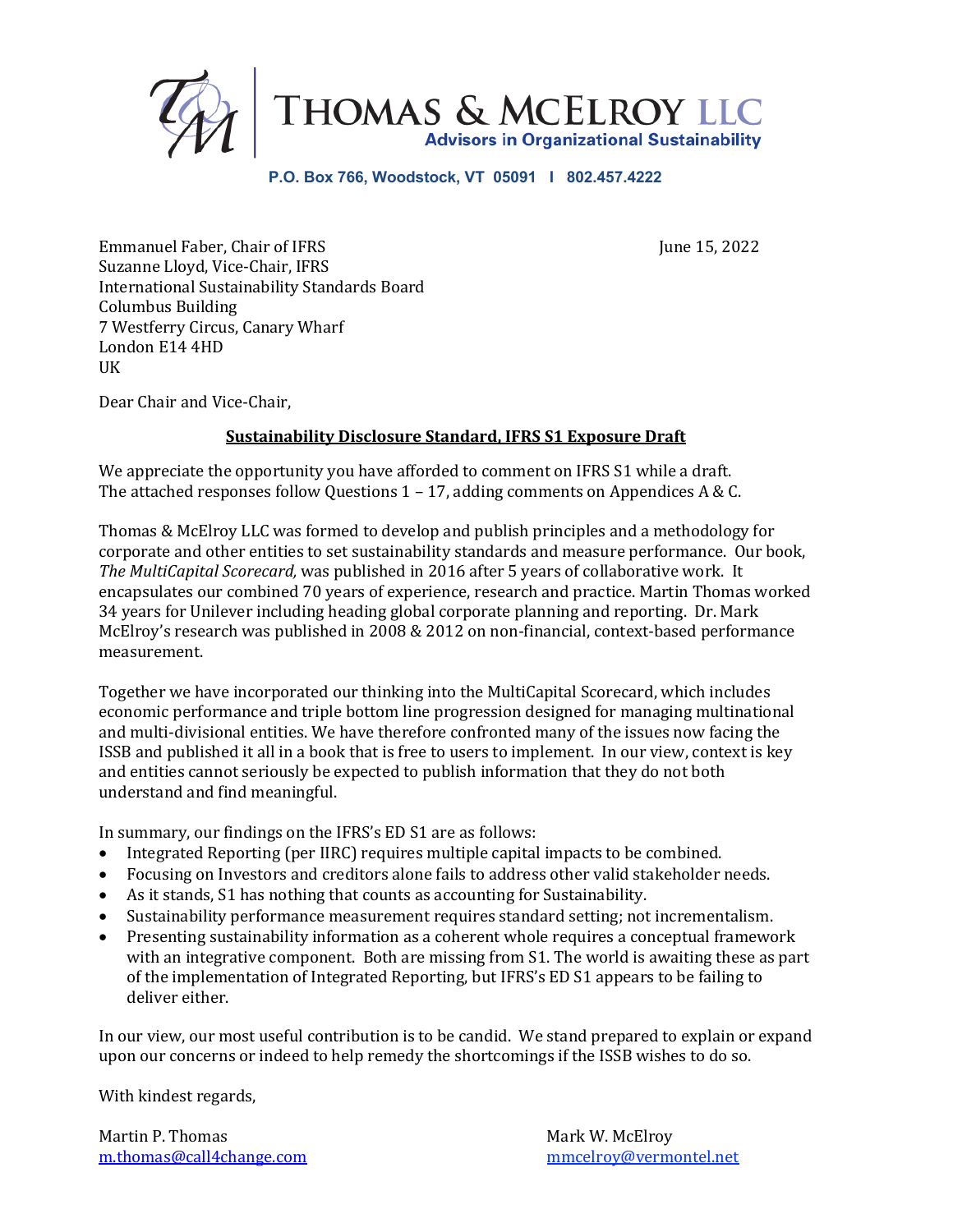### **IFRS S1 Exposure Draft Narrative Responses by Thomas & McElroy 15 June 2022**

Answering the Questions for respondents from p9. *Italics show text from S1*

### *Question 1 - Overall Approach*

### *" … the objective of disclosing sustainability-related financial information …"*

Financial information is only a part of what we consider the objective ought to be. Integrated reporting requires triple bottom line: economic, social & environmental information. Sustainability, however, is undefined in your Draft. This is a fundamental flaw; allowing debilitating ambiguity.

Furthermore, there is no mention of the principle of capital maintenance nor a concept of how to integrate the various strands of impact on multiple capitals. This is also a fundamental flaw.

### *"…when they assess the entity's enterprise value and decide whether to provide resources to it."*

This is an unambitious and limited purpose. It precludes any performance criteria other than economic enterprise value creation. This negates the longstanding recognition by King and the IIRC of considering impacts on multiple capitals (i.e., not just economic value).

### *"… the information …. necessary to assess enterprise value."*

Enterprise value (EV) is a status at a point in time. Users need measurements of performance between points in time. This S1 exposure draft ignores performance information entirely. However, there is an underlying suggestion that general purpose financial accounting information in some way supports enterprise value assessments. Evidence over many decades suggests that financial accounting information has become decreasingly related to EV.

(a) The S1 words do assert that ALL risks and opportunities should be disclosed, but only those with financial materiality to assessing EV. Disclosure is not subject to any set of principles (such as capital maintenance). Neither does S1 suggest that any sustainability norms apply. Simply disclosing risks and opportunities falls short of integrating externalities into the entity's reporting processes, and it certainly does not result in the disclosure of sustainability performance.

Impacts on third parties are specifically excluded from S1. Economic, social and environmental impacts on others by the reporting entity (all of which may have deleterious effects on others) are completely ignored. This is the very antithesis of Sustainability Accounting.

We, Thomas & McElroy, wrote *The MultiCapital Scorecard* book, published in 2016 by Chelsea Green Publishing of Vermont USA. It provides principles and a methodology for triple bottom line performance management and measurement. It built on the nonfinancial work of McElroy and van Engelen, published by Routledge, London in 2012: *Corporate Sustainability Management*. Both set out better ways of reporting than the S1 would allow.

(b) The proposed requirements fail to meet even the inadequate *"proposed objective of paragraph 1"* for the reasons set out above. Sustainability accounting cannot be determined in a meaningful way without establishing performance norms for multiple capital impacts in which levels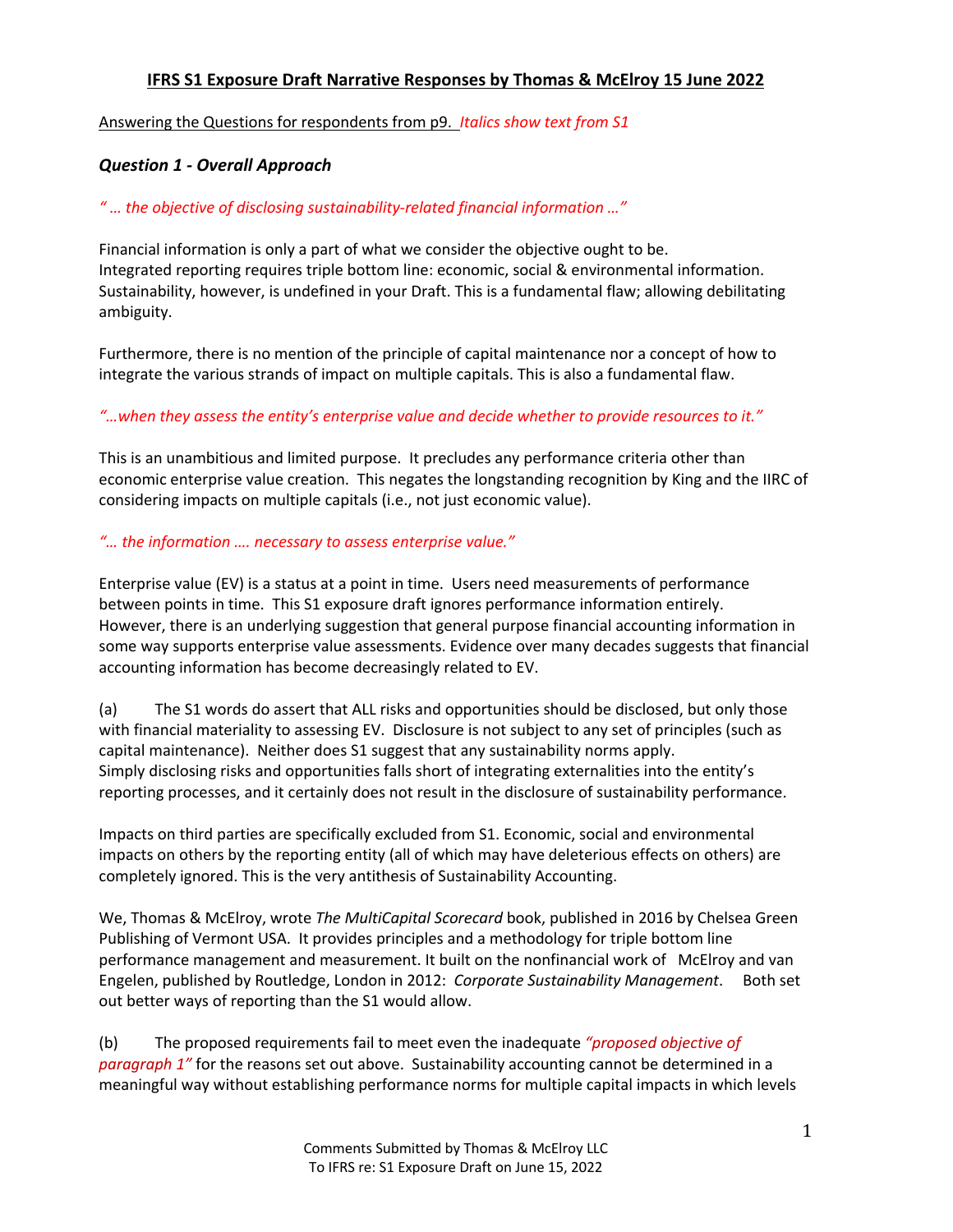of sustainable performance are first determined and the metrics for monitoring performance against them are set out for impacts on each vital capital in the entity's own context(s).

# (c) It is not *clear how S1 would be able to be applied to other IFRS disclosure standards*.

# *Why not?*

It lacks a conceptual framework such as capital maintenance and the measurement of progression towards a desired future state. It fails to offer an integrative concept to allow impacts on multiple capitals to be brought into a single meaningful framework for each context. *The MultiCapital Scorecard* and Context-Based Sustainability (https://en.wikipedia.org/wiki/Context-Based Sustainability) set out ways to do this.

Moreover, the S1's insistence upon only financial stakeholders being Users ignores the other valid stakeholders on whom impacts are vital considerations in sustainability performance measurement.

(d) Without a conceptual framework and in the absence of any context-based sustainability performance norms, how can any report preparers, auditors or regulators ensure that the reporting is meaningful in the context of the entity? Compliance with proposals that lack meaning cannot result in meaningful compliance. Pretending that this represents *"sustainability-related financial information that is useful"* is a gross misrepresentation.

Consequently, we conclude that this S1 *"Overall approach"* **falls well short** of accounting for sustainability in any meaningful way. It has:

- No triple bottom line (economic, social and environmental impacts)
- No performance information (philosophy or methodology)
- No norms for sustainability performance (just incrementalism therefore)
- No stakeholders beyond financial stakeholders
- No context-based sustainability
- No integrative reporting concept (such as progression toward a future state)
- No impacts on third parties

We recognise that other institutions are in the process of proposing triple bottom line approaches to sustainability reporting. As of June 2022, it remains unclear how they will emerge and fit together. Given that uncertainty, our response to the S1 Exposure Draft is based upon the document itself as a stand-alone proposal.

We have serious concerns as to whether the financial accounting profession which has shown persistent inability to measure real value creation in financial capital can be an acceptable vehicle to measure sufficiency of performance in the maintenance of multiple capitals, most of which it still fails to recognise.

# *Question 2 – Objective*

(a) & (b) Neither the definition, nor the proposed objective *of disclosing sustainability-related financial information*" is at all clear.

*Sustainability* is undefined in S1. Brundtland and Elkington both considered that sustainable impacts would be those that could be continued ad infinitum including the ability of future generations to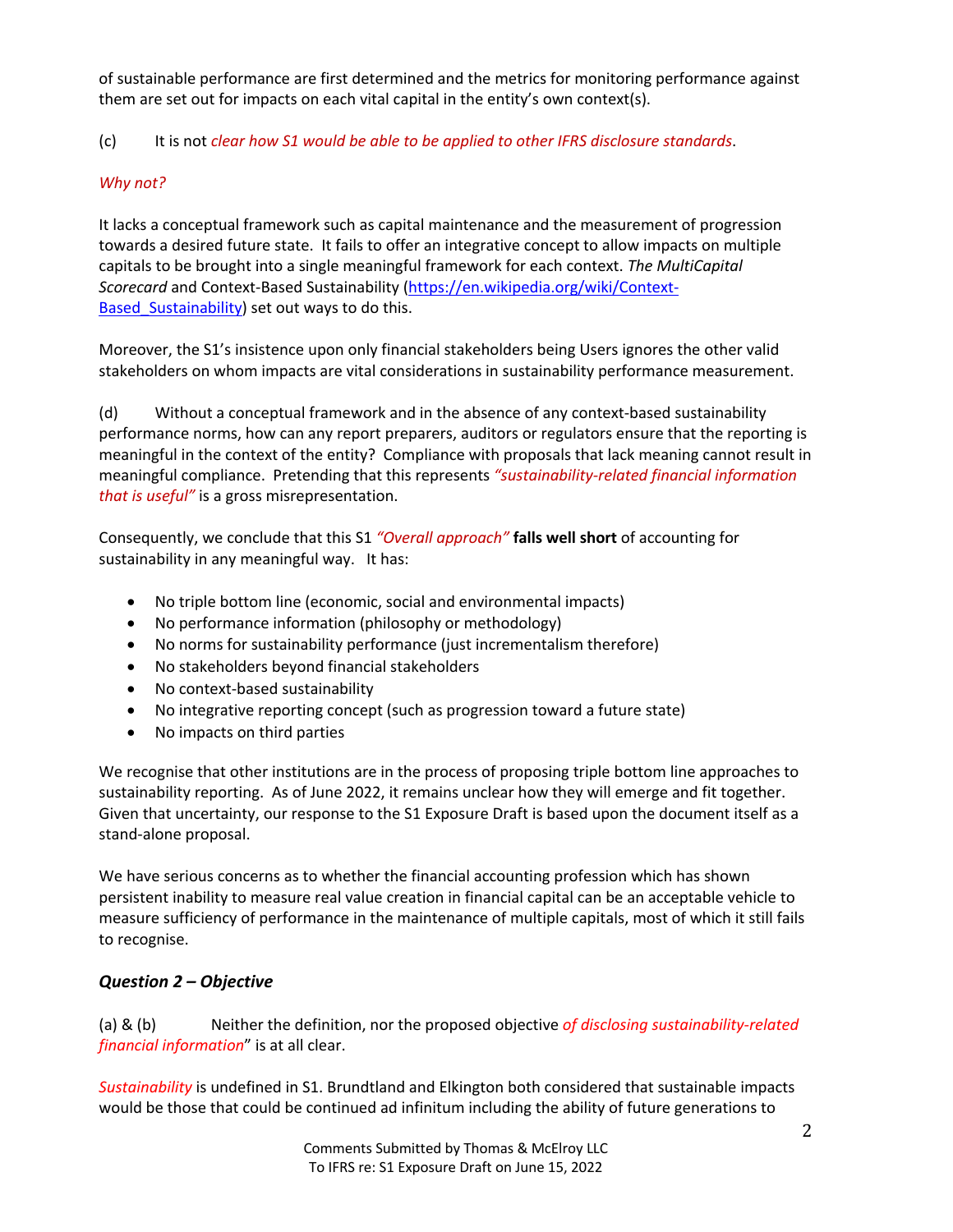enjoy them (WCED, 1987; Elkington, 1997). This amounts to the principle of capital maintenance applied to the carrying capacity of multiple capitals: economic, environmental and social.

The concept of sustainability requires the consideration of sufficiency (in multiple capital impacts) to replace the maximisation of any single capital impact (such as enterprise value). This demands information on the sufficiency of impacts on all vital capitals. Establishing how much is enough to be sustainable in each area of impact allows norms to be set for the maximum environmental impacts and the minimum economic and social capital impacts needed to be sustainable. These do not need to be monetised, but they may be. Only by setting norms of sustainability performance is it possible to determine whether actual performance is sustainable, on schedule to become sustainable, or simply unsustainable.

Since economic performance is part of sustainability accounting, financial information must form part of this normative reporting process. However, whether other areas of impact are considered *sustainability-related financial information* remains undefined in S1.

Sustainability accounting requires norms and actual performance to be reported, whether they be financial or not. S1 fails to make this clear.

# *Question 3 – Scope*

*"Sustainability-related risks and opportunities that cannot reasonably be expected to affect users' assessments of the entity's enterprise value are outside the scope of sustainability- related financial disclosures."*

This is the essence of the S1 philosophy: The Stock Market is the ultimate arbiter of performance. But it cannot and does not have anything to do with Sustainability performance. Instead, sustainability accounting should seek to provide the information required to assess the full sustainability performance of organizations in today's world. S1, by contrast, seeks to ensure that financial primacy dominates.

Stock market prices (often way beyond the control of the reporting entity itself) exercise a major influence on enterprise value. But the market is far from perfect, shareholders are increasingly transient, focusing on the short-term financials, not the longer-term survival of the environment or the social capitals on which they all depend. Externalities escape financial accounts, but sustainability accounting attempts to include them, whether in financial terms or in non-financial terms. Economic, social and environmental impacts on third parties form an essential part of any serious sustainability reporting initiative.

Typical scoping challenges that are not addressed in S1 include defining and harmonising the boundaries between Scopes 1, 2 & 3 (i.e., the entity itself, energy suppliers & the supply chain). As it stands, S1 focuses exclusively on Scope 1, but all involved in sustainability work recognise that outsourcing can render scope 1 performance meaningless without considering scopes 2 & 3 in the value chain. If no definitions are available, at least the principles upon which they are determined should be offered along with the necessary disclosure needed for users and assurers.

The S1 proposals may be capable of implementation in any jurisdiction, but they will universally fail to enable businesses or other institutions to move towards becoming sustainable. The underlying philosophy of S1 is flawed. Its exclusion of stakeholder considerations other than shareholders is a major failing. It allows nothing of context-based management and its lack of conceptual framework is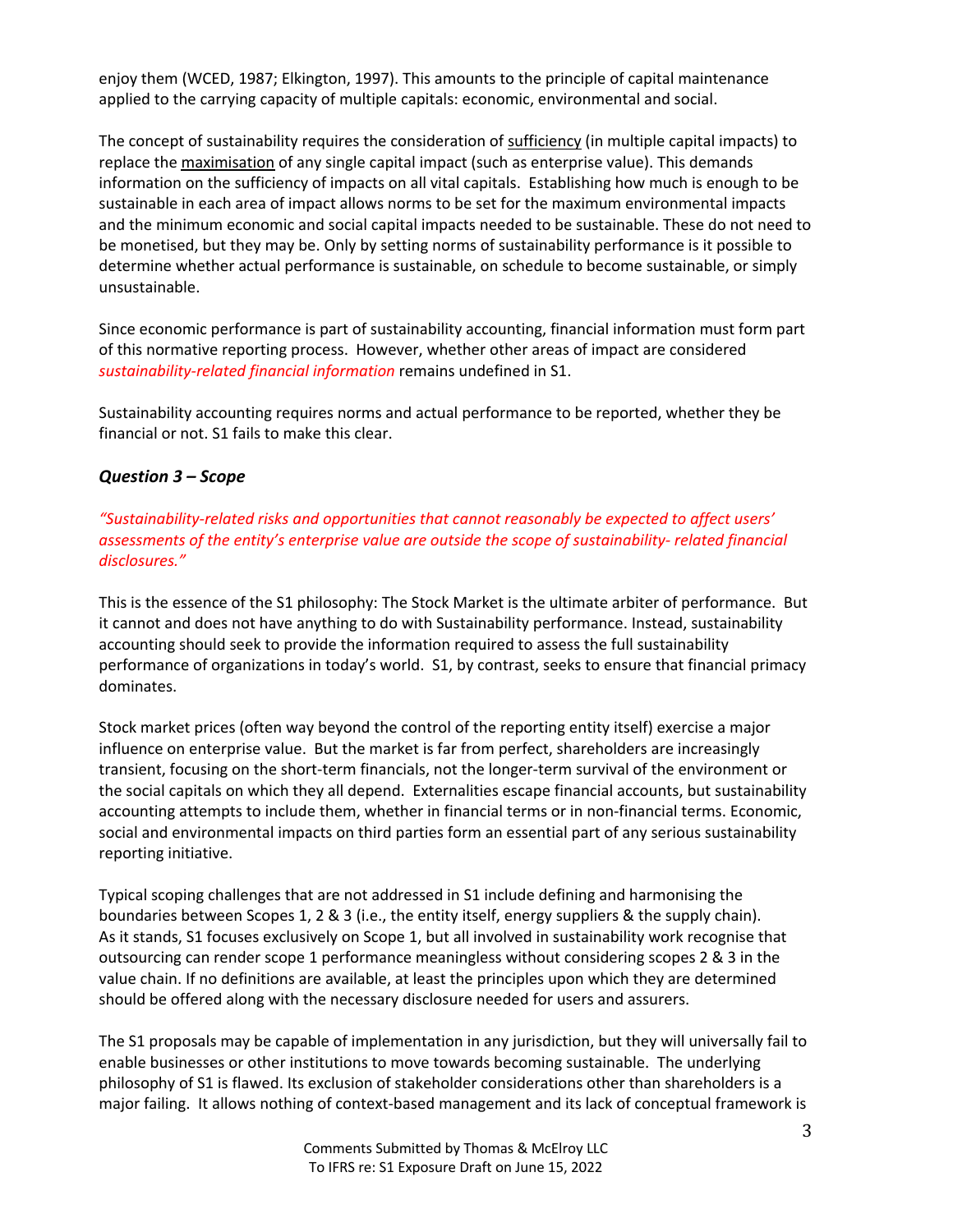lamentable. Moreover, it undermines the years of work and progress that sustainability accounting had accomplished before 2013 and indeed since then. Its failure to recognize and embrace generally accepted integrated accounting principles is particularly troubling (https://www.sustainableorganizations.org/GAIA-Principles.pdf).

ED S1 is therefore destined to become a white elephant; prominent and sacrosanct, but unable to justify its place in the real world for lack of real value added. It has scoped its way to oblivion in a world demanding real change that the accounting profession apparently finds too tough to contemplate.

Adopting a "risks and opportunities" approach to sustainability reporting for the narrow benefit of shareholders will have the effect of protecting financial accounting as it is; immune from change.

Sustainability accounting attempts to include financial accounting data as well as non-financial data in an integrated triple bottom line framework that allows stakeholders to evaluate the stewardship and performance over time of the management team. In most entities, the current state of financial accounting (and non-financial data) is too poor to allow any observers to judge performance towards creating value in all capitals.

Therefore, designing a reporting framework to deliver meaningful sustainability data is a key task; a task absent from S1. Regulators who assume that this can be done "from on high" and cascaded to industries and countries around the world are deluded. Performance information needs to be relevant to users throughout the reporting organisations. Too often aiming for technical data comparability comes at the cost of meaning-making. Devolving the setting of performance standards to operations levels in the context(s) of each part of the reporting entity stimulates the drive and engagement to deliver better all-round performance. It also can allow consolidation protocols to monitor progression across the world and from the lowest operational levels to the very top of the hierarchy.

Without any such devolved engagement, internal reporting becomes a mere compliance activity. Divisions and sub-divisions of the holding company can then not be held to performance norms to which they and their own stakeholders did not contribute. Such holistic change management thinking is lacking from this S1.

It seems that the modus operandi adopted in IFRS S1 is therefore to narrow the focus of its scope to quoted businesses and their financial capital creation. By this misplaced focus on reporting to shareholders (and assuming that financial reporting itself needs no reform) the opportunity to adopt meaningful integrated reporting is being missed by the ISSB, not to mention the obligation to deliver on its promise: to provide a coherent standard for sustainability reporting.

By excluding financial performance from the triple bottom line, S1 fails to explore the sufficiency of profits as part of the sustainability equation. It is obvious that businesses need to create value that exceeds their costs. Without adequate profits, entities are unable to deliver on any other promises; they will fail. Therefore, Sustainability information MUST include adequate profit to shareholders. Discussions of "how much is enough?" are vital to serious sustainability norm setting. The MultiCapital Scorecard, for example, adopts the concept of Residual Income for this purpose; covering a cost of equity capital in line with the returns of peer risk group companies. This and alternative approaches should definitely be part of the scope of S1.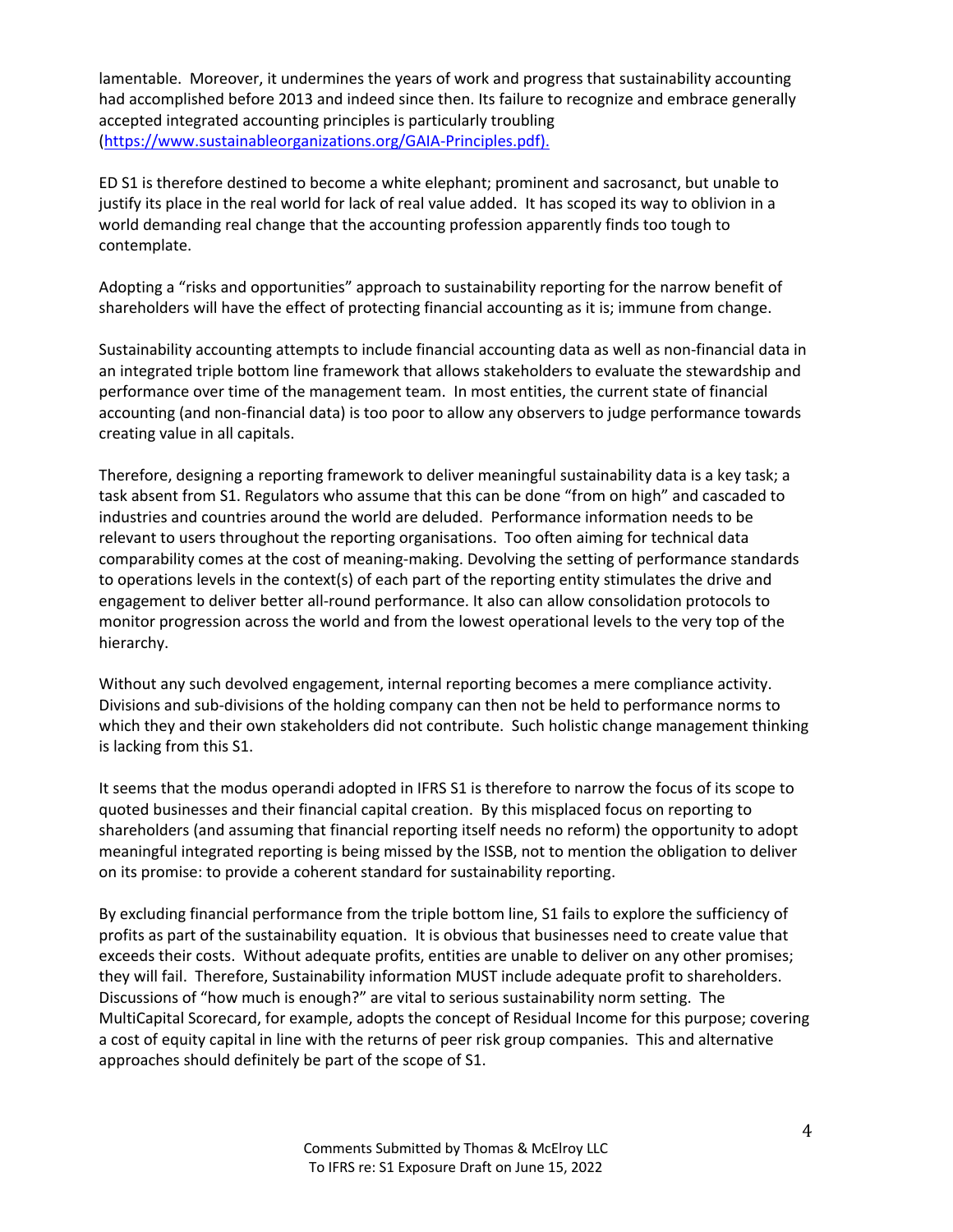# *Question 4 – Core Content*

### *… the entity shall provide disclosures about:*

In each of these areas, which are all dealt with separately below, it would help users if a particular question can be framed as follows for example. "Disclosures should answer the questions:

- 1. what is the status considered to be sufficient to be sustainable in the long-term?
- 2. how will that Sustainability Norm be measured?
- 3. what are the annual performance targets needed to reach that sustainability norm?"
- 4. how has actual performance measured up to the above?

#### *- Governance*

#### *(a) Are objectives clear and appropriately defined?*

No. Users should include stakeholders with valid standing.

#### *(b) Are disclosure requirements appropriate?*

No. Material actual breaches should be reported.

- *Strategy*

#### *(a) Are objectives clear and appropriately defined?*

No. "Risks & Opportunities" omit the strategies needed to become imbued with positive sustainability throughout the entity. Once 3<sup>rd</sup> party valid stakeholders' interests are included, the strategic balances between competing demands on resources become a key strategic issue. No entities can meaningfully list all risks and opportunities.

IFRS needs to ground its requirements in what is reasonably feasible.

### *(b) Are disclosure requirements appropriate?*

No. The extent and depth of the S1 disclosures require an excessive amount of work. Focusing on risks and opportunities also fails to ensure entities formulate strategies to deal with multiple risks in their strategy formulation. It is this integrated thinking that is required. Integrated reporting then follows naturally.

- *Risk Management*

### *Are objectives clear and appropriately defined?*

No. Users of general-purpose financial reporting will never be capable of assessing and evaluating an entity's objective risk profile. Partly because perception of risk will vary between individual users. But also because these proposed disclosure objectives cannot be assessed for all plausible future individual risks and opportunities. Recall that the more turbulent the environment, the more frequently its risks and opportunities need reappraisal. S1 assumes a placid stability.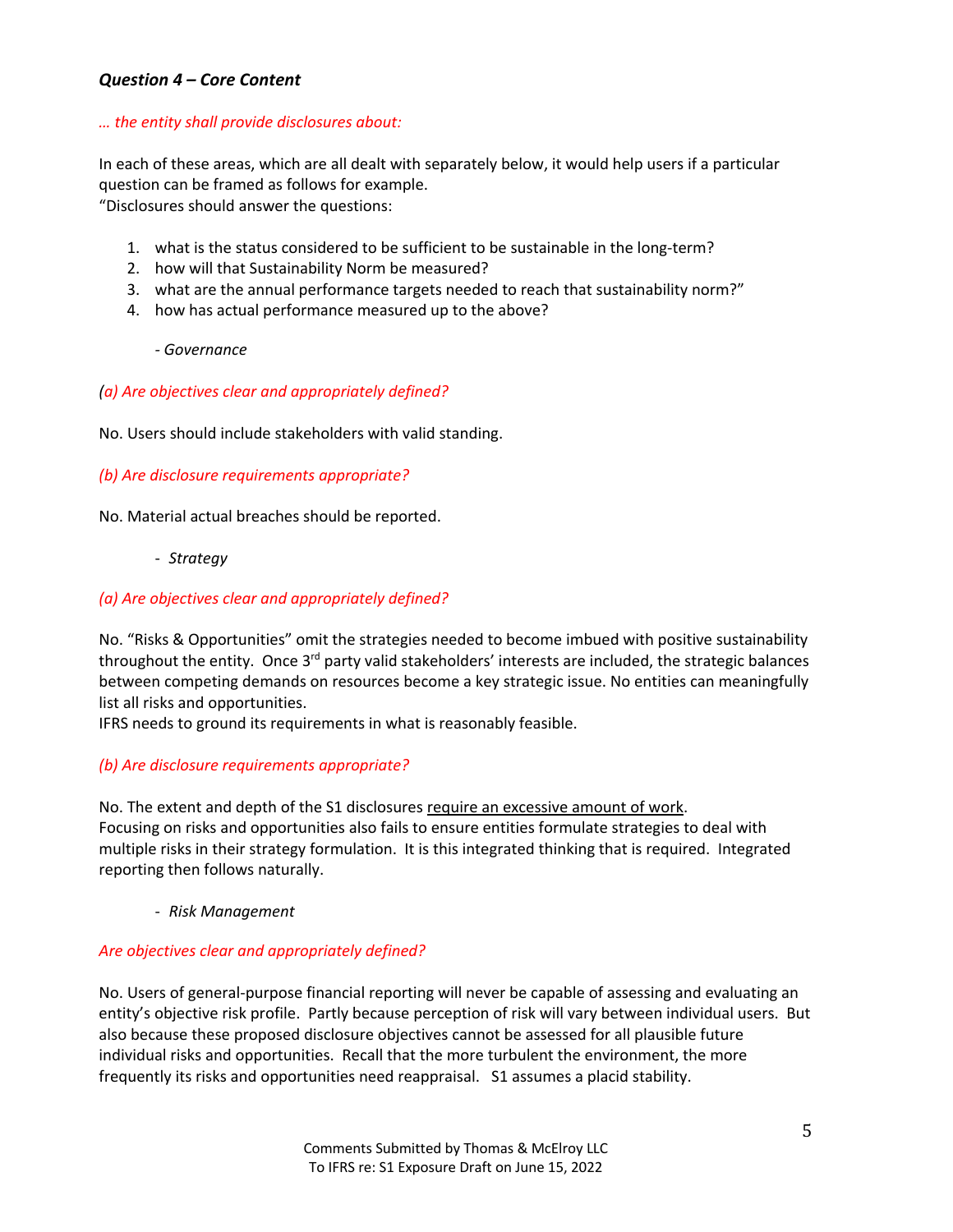### *Are disclosure requirements appropriate?*

No. The inability for companies to comply with these S1 requirements will result in directors of the reporting entities facing the tension between spending thousands of hours on attempting technical compliance or on thinking about how to become a more adaptive entity and on implementing that change. In turbulent times, reappraisal of risks and opportunities needs to be an ongoing process.

- *Metrics & Targets*

#### *Are objectives clear and appropriately defined?*

No. The objectives do not call for disclosure of sustainability performance per se, much less integrated triple bottom line performance.

### *Are disclosure requirements appropriate?*

No. In order to properly disclose sustainability and/or triple bottom line performance, context-based metrics must be used (https://en.wikipedia.org/wiki/Context-Based\_Sustainability#Context-Based Metrics), with which performance can be measured and disclosed relative to sustainability norms and not just in incremental terms.

### *Question 5 – Reporting Entity*

(a) Yes, technically. The Integrated Sustainability Report should relate to the same entity as the financial statements. However, the financials relate essentially to Scope 1 (only the organisation itself). Serious sustainability reporting has to include Scopes 2 & 3 as well, recognising that (particularly in Scope 3) the entity cannot exercise control over all the impacts. In some cases, it can only influence the impacts. This is particularly true in the cases of suppliers of suppliers and customers of customers, et cetera, throughout the value chain.

(b) Yes, technically. It is *clear and capable of consistent application*, but because Scope 3 impacts cannot all be under the control of the reporting entity, the meaning of the disclosures ascribed by Users needs to recognise that the entity can do no more than influence those impacts. At present, we are unaware of any fully satisfactory mechanisms for accounting for influence. However, we might reasonably expect them to emerge in the fullness of time as demand for them grows. One aim of S1 should (in our opinion) be to identify such issues and recognise that traditional accounting practices fall short of what is and will be needed.

(c) No. Integrated Reporting should incorporate economic performance measures, adopting the normative approach applicable to non-financial capital impacts. Traditional financial accounting fails to report true economic performance in very many respects (e.g., no cost of equity is recognized for financial capital, no recognition of the value creation in intangible assets, no recognition of the impact of inflation). Moreover, the sufficiency principle required for sustainable performance contrasts starkly with the maximisation of profits at the heart of traditional accounting and financial primacy.

However, we agree with §38 that the entity should disclose the published financial statements for the period to which the integrated sustainability accounts relate. It will be interesting for Users to see the reconciliation between the two.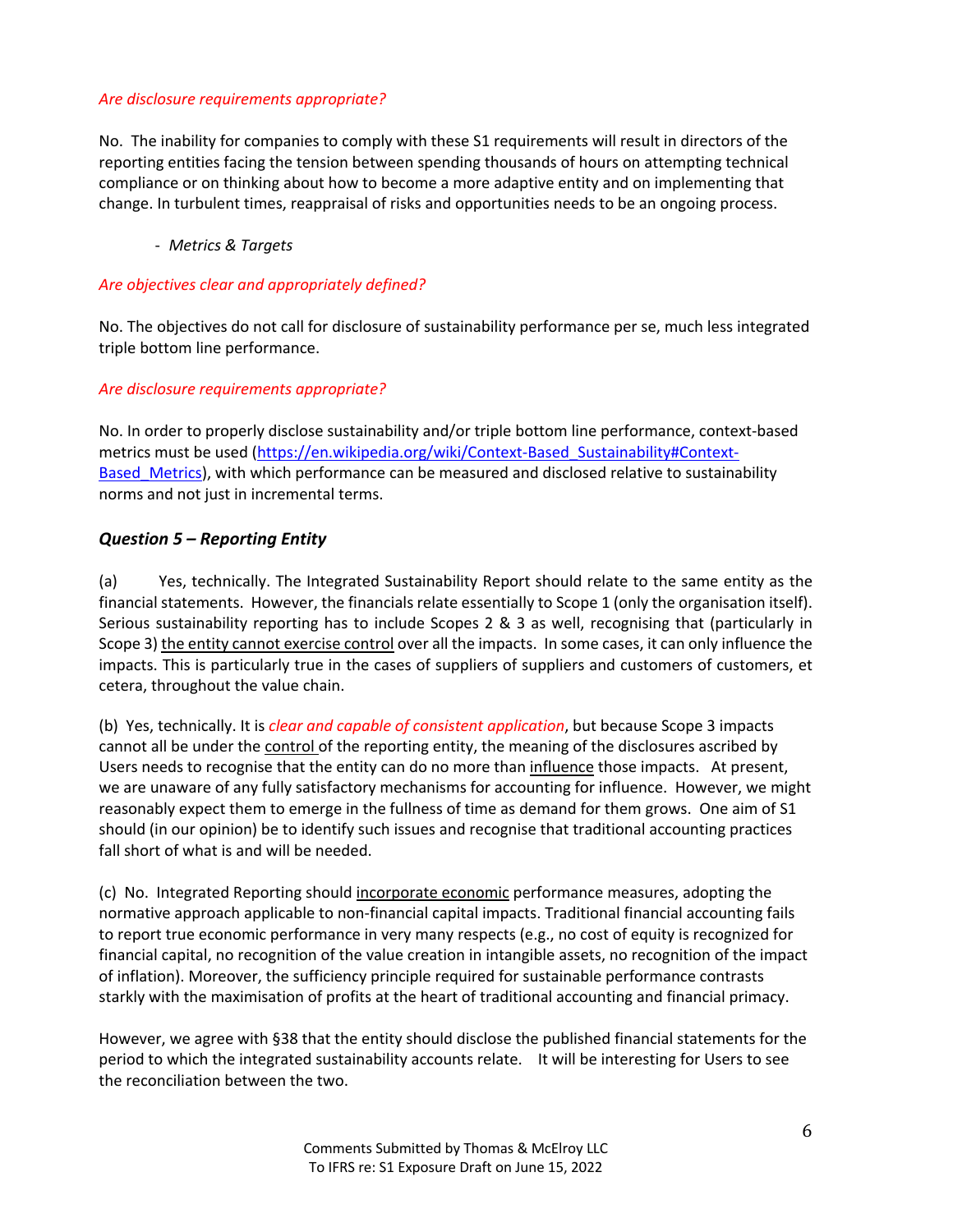# *Question 6 – Connected Information*

# *(a) Is the requirement clear on the need for connectivity between the various sustainability-related risks and opportunities?*

No. If the Entity is regarded as a complex adaptive system (which we believe it to be) it becomes impossible to provide the information required for all the risks and opportunities it faces. There is no single or simply-described causal link between individual risks (or opportunities) and either the governance (etc.) or the financial statements. It is therefore specious to attempt to identify cause and effect of single risks and opportunities or expect linearity of outcomes (singly or collectively) in that way.

### *(b) What do you propose and why?*

We propose a coherent framework of sustainability reporting that sets out how much is needed in each area of impact for each vital capital in the entity's own context to be sustainable, and what the entity's own corresponding responsibility is to preserve, create or maintain them. We call these Sustainability Norms. Measures of impacts on all vital capitals of an economic, social or environmental nature should, in turn, be integrated in the accounting system. Risks and opportunities can be included in this work. Trajectory targets from the present status towards accomplishing the Sustainability Norms provide annual performance standards to which actual progression can be compared.

The reason why we make this proposal is that as a result of our research and experience working with international businesses, we recognise that much of what passes as sustainability reporting is nothing of the sort. We have therefore developed and published a set of principles that allow entities of all sorts (but businesses in particular) to address Sustainability in a practical manner but within a coherent conceptual framework. Our proposal has been tested in practice and, with a complete methodology for its implementation, is published in an "open source" form under a Creative Commons license for use by end-users free of charge.

The book, *The MultiCapital Scorecard*, is based on our belief that sustainability performance information needs to be useful to the reporting entity in its own context. All other approaches that take insufficient account of local context can deliver **unsustainable** performance while misleadingly carrying the label of Sustainability.

Delivering meaningful sustainability performance information requires a normative context-based approach. The connectedness of information of economic, social and environmental impacts demands a truly integrated approach to management and reporting. The measurement of Progression towards becoming fully sustainable is both a metric and an Integrative Principle; the best we have yet encountered.

# *Question 7 – Fair Presentation*

As we do not agree that the isolation of Risks and Opportunities represents the Sustainability of any entity adequately, we believe that S1 fails to fairly present any aspect of Sustainability.

The IFRS needs to open its mind to the concept of capital maintenance and to the principle of the carrying capacities of multiple capitals that underpins Sustainability thinking. Harbouring the belief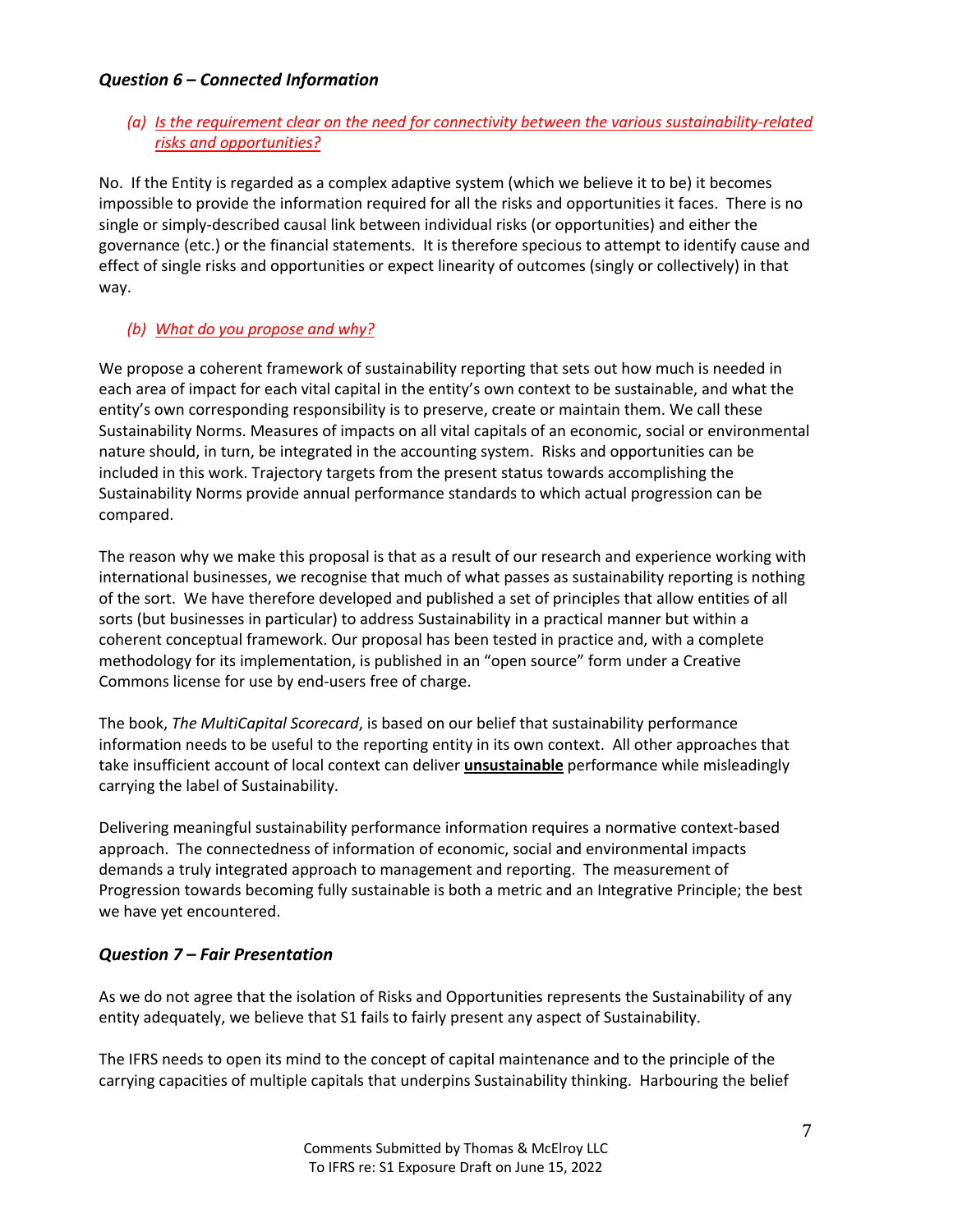that traditional financial accounting simply requires some added information constitutes a major delusion. It is unfit for purpose.

The vast quantities of risk and opportunity data demanded in S1 cannot resolve its underlying inadequacy. Parading S1 as a solution under a banner of Sustainability is blatant misrepresentation.

# *Question 8 – Materiality*

Here again we encounter the fundamental inadequacy of S1; Users must include valid non-financial stakeholders to whom performance duties are also owed, recognizing that enterprise value creation cannot be the sole materiality criterion. Chapter seven of *The MultiCapital Scorecard* book is dedicated to an even-handed approach to Materiality in an entity dealing with multiple capitals and their disparate impacts.

Whereas S1 recognises the importance of context in Sustainability reporting, our responses to (a) (b) and (c) are all that S1 fails to deal adequately the with the fundamental issue of materiality because of the shortcomings set out above (i.e., that material areas of impact must include consideration of duties owed to all stakeholders to manage one's impacts on all vital capitals important to their wellbeing). In answer to "what is needed?", we refer to *The MultiCapital Scorecard* book, chapter 7. (d) If the Entity has a code of conduct that binds it to respecting the laws of the territories in which it operates, we agree that it must do so in practice.

Under what authority can IFRS consider itself above the laws of the land?

# *Question 9 – Frequency of Reporting*

Yes, reported at the same time but in the form of more meaningful Integrated Reporting.

# *Question 10 – Location of Information*

In our opinion, the IFRS should focus on the major issues outlined above, rather than trying to micromanage the location of the unprincipled information.

# *Question 11 – Comparatives, Sources, Uncertainty and Errors*

- §63 Comparatives should be Sustainability Norms rather than past years.
- §79 Agreed. Better to be approximately right than precisely wrong.
- §84 Errors. S1 illustrates how errors in principles outweigh errors in detail.

# *Question 12 – Statement of Compliance*

# §91 This hubris exceeds the irony that **S1 will deliver no assurance that Sustainability is in any way being accounted for in this draft proposal**.

It would be hugely comedic were it not for the fact that this is a missed opportunity to get to grips with externalities, climate crisis, scarce global resources, depleted social capitals and limitless ambitions for economic value extraction. The accounting profession could now be the saviour of the world. But instead, IFRS seems more concerned with preserving incrementalism, financial primacy, and its own ascendant position in the field.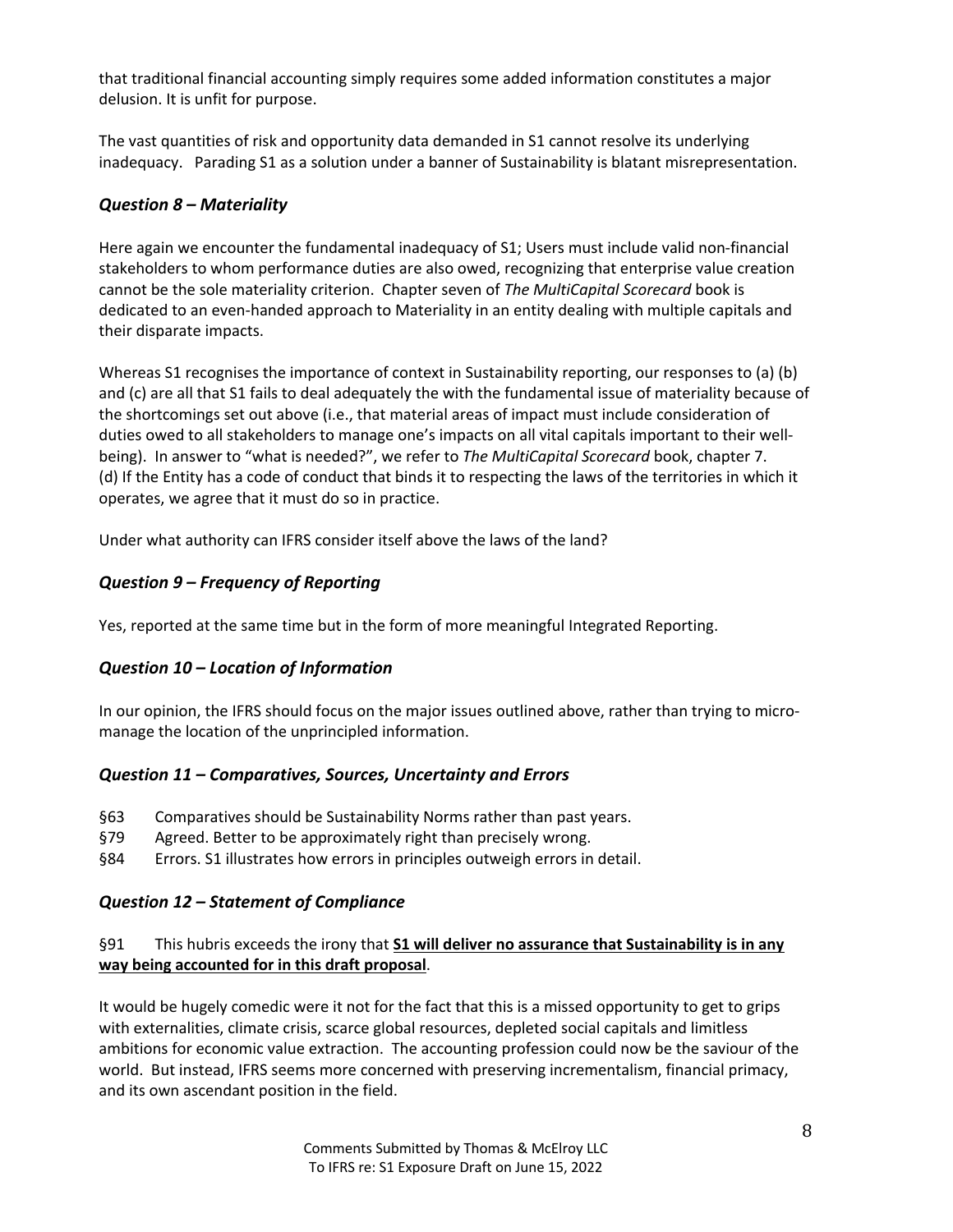# *Questions 13, 14, 15*

We have no comment on these paragraphs.

# *Question 16 – Costs, Benefits and Likely Effects*

The complete lack of stakeholder engagement (a key component of successful change) in S1's proposals will ensure that very little of this facade of sustainability will change behaviour in practice.

Because the reporting resulting from S1 answers no specific question (such as *Is the reporting entity sustainable?*) it is destined to failure. All the costs and efforts spent on this project will therefore be completely wasted. IFRS only knows its own cost; implementation costs will be extensive but are unknowable.

High costs, but zero benefit. History will judge it accordingly; a white elephant!

### *Question 17 – Other comments*

We have taken the liberty of inserting our comments throughout the Q&As above as relevant where needed, and have also prepared the comments below on Appendices A and C.

### **IFRS S1 EXPOSURE DRAFT COMMENTS ON APPENDIX A**

#### ABSENCES FROM THE DEFINED TERMS

There is no definition of SUSTAINABILITY. This is a fundamental flaw. We suggest the following definitions be used:

- 1. the study or management of human impacts on the sufficiency of vital capitals important for human well-being, including economic, social and environmental impacts
- 2. the subject of whether or not a human social system, such as an organization, is performing in accordance with its own responsibilities to preserve, create or maintain vital capitals at levels required to ensure stakeholder well-being

Meaningful sustainability reporting requires Sustainability Norms to be set as the long-term performance targets that would represent SUFFICIENCY in each area of impact. Without these, there can be no means of telling if performance has been sustainable. Sustainable performance requires sufficient impact in all vital capital areas.

SUFFICIENCY in all areas therefore replaces maximisation in any single area of impact as the PURPOSE of the entity's performance and its sustainability reporting. As some of these goals will not be achievable immediately, TRAJECTORY TARGETS should be developed from the "here and now" as a pathway to reaching these Sustainability Norms.

Also absent from S1's definitions is INTEGRATED REPORTING. It should embrace all the above and, importantly, set an INTEGRATIVE CONCEPT to connect the various strands. Measuring PROGRESSION towards Sustainability Norms offers such an integrative concept, as does the multi-capital-based SUSTAINABILITY concept upon which it rests. It may be measured in financial or in physical terms. Trajectory targets set interim goals.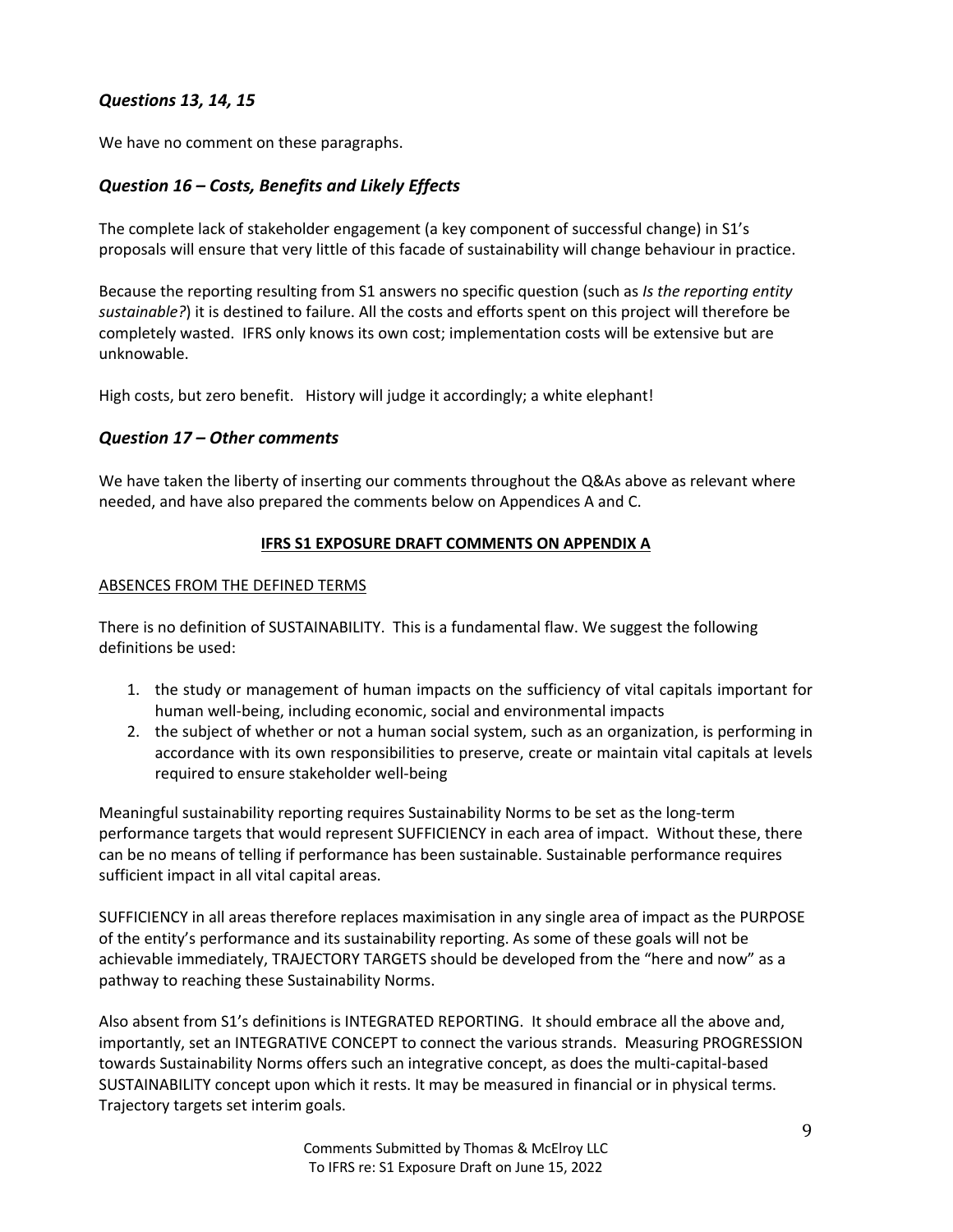Together, all the above omissions provide the conceptual framework so obviously lacking from the alphabet soup of the accounting institutions' work of recent years. Contrary to the claim that they have *"garnered significant market uptake*" (p7), we believe that they have left a gaping chasm between users' needs and the intellectual integrity required to move towards respectful accounting for multiple capital impacts.

*The MultiCapital Scorecard* book (2016 Chelsea Green) sets out examples of how all the above come together. It also shows how consolidated reporting with both central and decentralised context-based norm setting can work in practice.

#### BUSINESS MODEL

Up to and including *".. fulfil the entity's strategic purposes"* is valid. But whether or not those purposes include *"the creation of value …"* the rest of the sentence is redundant.

Furthermore, the IFRS has no authority to mandate that a business model must by definition create value over all three time horizons. Many do not create value over the short, medium AND long term. We therefore propose that the definition should have a full stop after *"purposes."*

### DISCLOSURE TOPIC

*"…. based on the activities conducted by the entities"* is valid but insufficient. Disclosure may validly relate to the absence of activity. We therefore suggest the insertion of *"or not"* after "*conducted"*. The rest of the paragraph is redundant because disclosure does not depend upon an IFRS or other standard. The revised text should therefore read; *"…. based on the activities conducted or not by the entities."*

### ENTERPRISE VALUE (EV)

Market capitalisation plus net debt represent the value an acquisition of the entity would cost at current market prices (excluding any control premiums). We question not the definition of enterprise value, but we do challenge the concept throughout Exposure Draft S1 that EV should be the overriding aim of financial accounting. We consider that performance measurement is a key requirement of accounting. Clearly, that should embrace economic, social and environmental capital impacts.

Moreover, even if we were to accept the EV purpose of financial accounting, we would have to point out the ever-increasing gap between the asset values of enterprises shown up in their financial accounts and their entities' market values. Because financial accounts (1) fail to recognise most of the intangible assets (e.g., reputations, brands,) created by companies, (2) fail to recognise unrealised value created, and (3) also usually ignore the impacts of inflation, even as (4) social assets such as systems and people also escape their grasp.

According to Ocean Tomo's Market Value Study of 2020, Tangible Assets (to which financial accountants and auditors dedicate most of their energy and resources) now represent no more than 10% of market values. This means that financial accounts currently ignore 90% of the market values of the major corporates.

This demonstrates the enduring inability of the accounting profession to measure economic value creation. It is not fit for that purpose.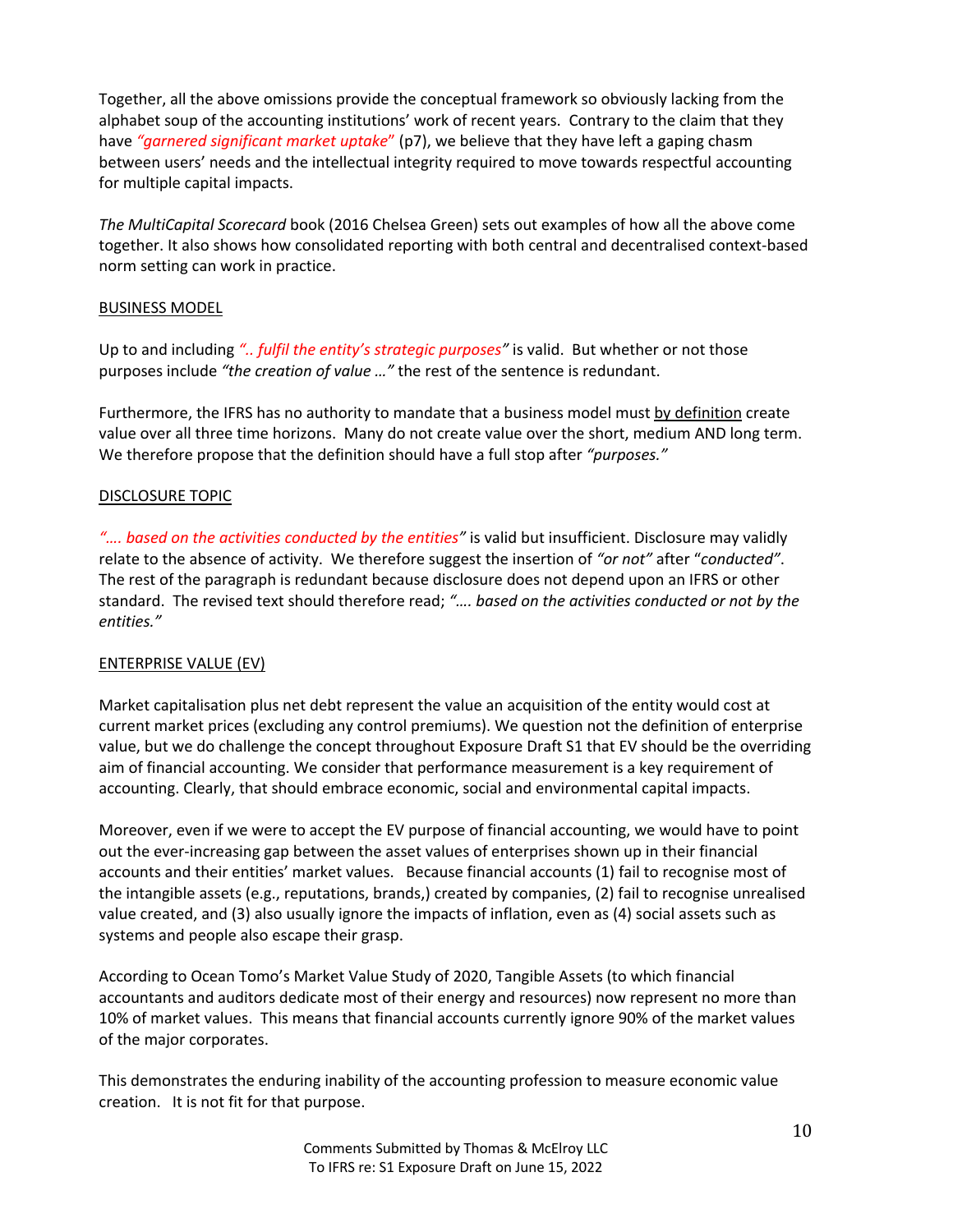Consequently, management accounting fills that void in order to enable managers, directors, other leaders and decision takers to act on the best information available. Since Paccioli published his seminal work in 1492, active traders and other value creators have led the world in setting business performance norms, based upon the economic principles of capital maintenance. Accounting professionals have followed these innovators by incorporating management accounting concepts into their financial performance systems. One prime flaw is that they usually ignored externalities, focusing instead on historic costs reflected only in transactions. Another important flaw is that financial accounts ignore the cost of equity capital.

Despite this historic trend and its existing critical failure to measure value creation, the IFRS seems now to be attempting to hijack sustainability accounting in an unprincipled attempt to reinforce financial primacy with top-down regulations that value comparability above meaningfulness. Ironically, this is happening just as the world recognises that economic, social and environmental externalities can no longer be ignored.

### GENERAL PURPOSE FINANCIAL REPORTING

#### After "… *reporting entity*" insert "*in its context*".

Context-free information is not usually useful to users and can be completely misleading, particularly in sustainability performance management.

#### USERS (= PRIMARY USERS)

### Replace "*other creditors*" with "*other valid stakeholders*".

The implicit assumption that creditors have a greater right to recognition than all other valid stakeholders is out of keeping with sustainability reporting norms. People who have invested their working lives, their energies, ideas and loyalty in a company, or others to whom duties and obligations may be owed for other reasons, have standing at least equal to that of a simple trade creditor or a holder of shares for a few minutes.

#### SUSTAINABILITY-RELATED FINANCIAL DISCLOSURES

Where do non-financial disclosures appear?

Addressing non-financial duties and obligations is critical to sustainability performance. There should be no requirement to translate each such disclosure into monetary terms. But deliberately ignoring the non-financial dimension is untenable.

Furthermore, given the extent to which the IFRS relies on the term "sustainability-related" in its draft (including in the very title of it), we suggest a definition for what is meant by that phrase is needed. In our view, the correct interpretation would be one that equates the phrase with: "impacts on human, social, constructed, economic, and natural capital sufficiency". This would make it clear, just as it should, that "sustainability-related" is meant to refer to whether or not an organization's impacts on all vital capitals are such that they put neither their sufficiency nor the well-being of those who depend on them at risk.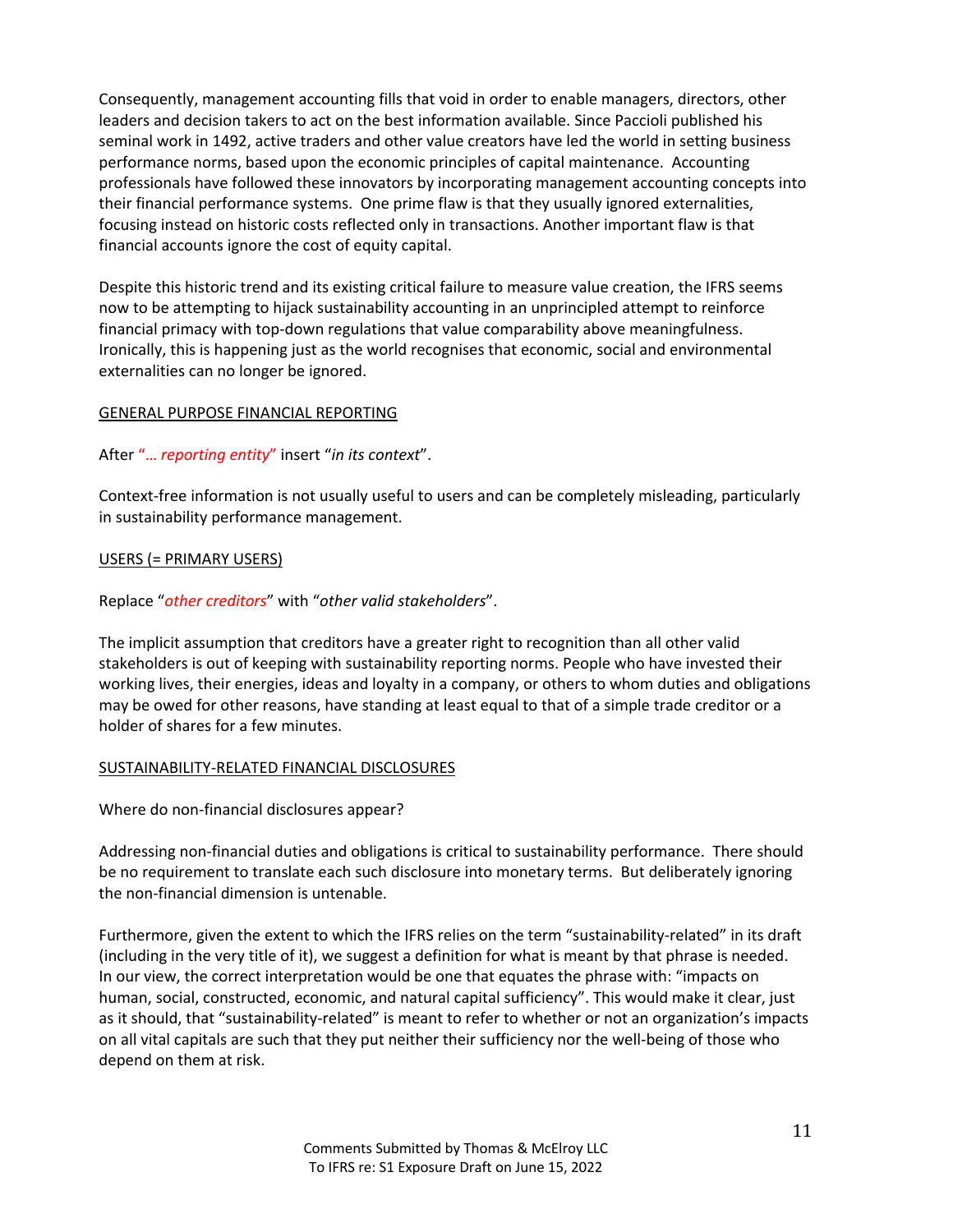### **IFRS S1 EXPOSURE DRAFT COMMENTS ON APPENDIX C Qualitative characteristics of useful sustainability-related financial information**

We have read and reviewed Appendix C (pp 43 – 48).

Once again, we draw attention to the error of addressing only "financial" disclosures for "investors and creditors" alone. These boundary errors perpetuate both the inadequacies of financial primacy and the exclusion of the interests of other valid stakeholders.

Moreover, they invalidate use of the term "sustainability" as S1 requires no test of capital maintenance of the social, environmental, or real economic assets on which the entity relies. Without reporting impacts on the sufficiency of these vital capitals, there can be no assertion about the "sustainability" or otherwise of the reporting entity.

Consequently, we consistently argue that a normative approach to performance reporting is required for meaningful "sustainability" reporting. The basic norm for meaningful reporting in each area of impact has to answer the questions, "How much is enough to be sustainable?" and "Are we?".

Bearing in mind these fundamental concerns (and to avoid repetition) we draw attention to *the following statements*, together with our suggested corrective measures to rectify the text.

**§C2** The assertion that "Sustainability-related financial information is part of general-purpose financial reporting" is patently untrue as a description of the status quo. It does not yet exist and it skews the debate about its future to frame it in this manner. Indeed, we argue that economic performance and non-financial performance reporting SHOULD BE essential components of Integrated Reporting (IR). IR should include all material impacts on all vital capitals if it is to become the complete form of Sustainability reporting (as proposed by the IIRC). In that case, general purpose financial accounting would naturally become a subset of Sustainability reporting; not vice versa.

**§C8** The materiality to which S1 refers is always Financial Materiality. Failure to recognise any other sort of materiality undermines the use of the term and vitiates labelling it as anything to do with Sustainability.

We do agree that materiality should be assessed in the context of each specific entity.

**§C10** *"… complete, neutral and free from error*" are inadequate and misleading. The information needs to be **meaningful** above all else. As §C9 points out, substance trumps form. But *maximising freedom from error* without mentioning meaning-making suggests that it is better to be precisely wrong than approximately right. We reject that prioritisation.

**§C16** *".. comparable, verifiable, timely and understandable."* are not as important as meaningful. "Meaningful" should be the first quality on the list.

# **§C17** *Comparability*

*S1 (a)* adopts the traditional idea that incremental changes over time provide useful comparative information or alternatively *(b)* proposes peer entity performance.

Unfortunately, neither of these comparators can give any assurance that the entity is performing in any way that can be called Sustainable.